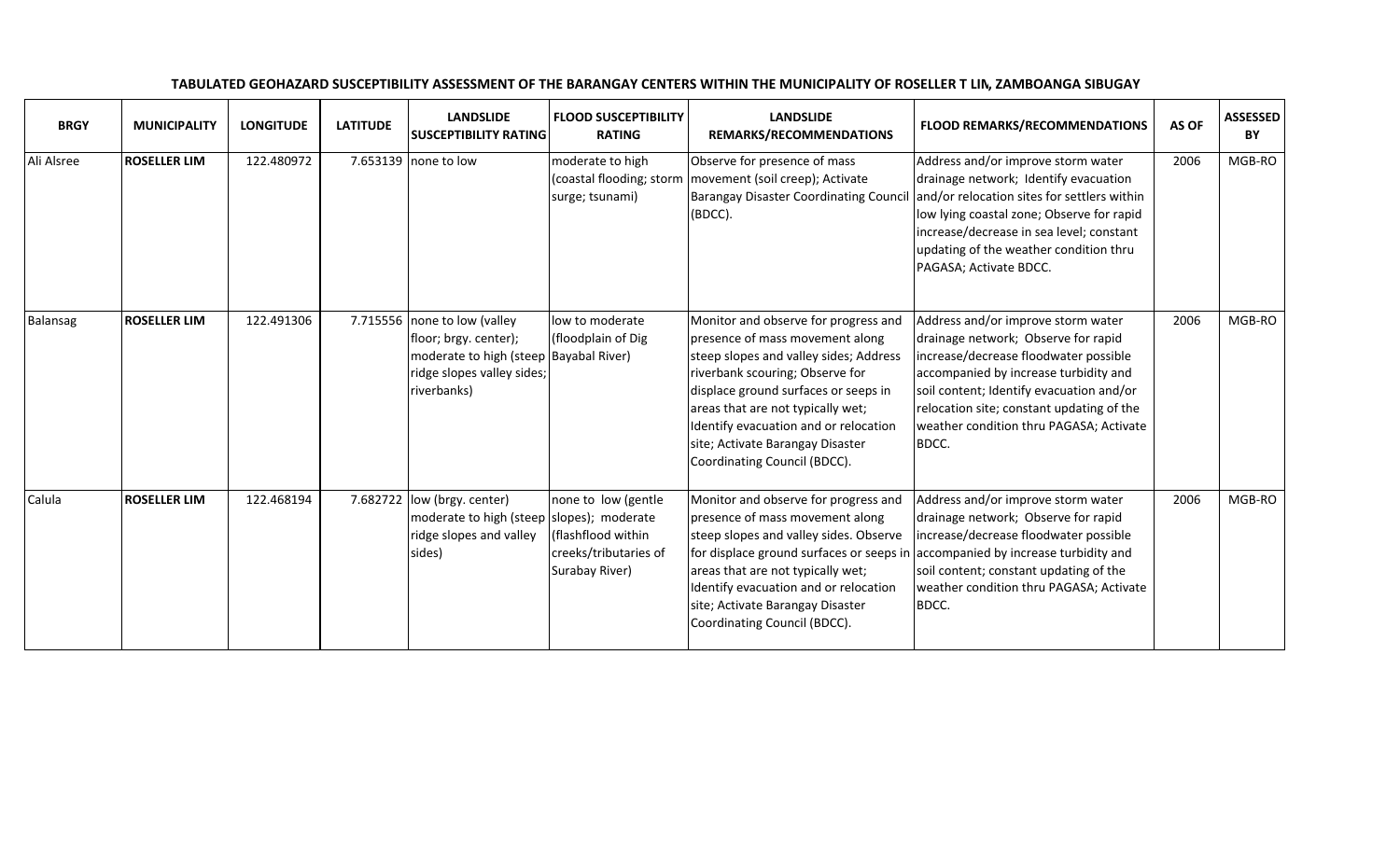| Casacon      | <b>ROSELLER LIM</b> | 122.422528 | 7.656639 none to low (brgy.<br>center) high (rivebank;<br>steep ridge slopes and<br>valley sides) | none to low (brgy.<br>center-localize<br>flooding); low to<br>moderate<br>(flashflood/sheetflood<br>within the tributary of<br>Tupilac Hanpu River)           | Monitor and observe for progress and<br>presence of mass movement along<br>steep slopes and valley sides. Observe<br>for displace ground surfaces or seeps in<br>areas that are not typically wet;<br>Identify evacuation and or relocation<br>site; Activate Barangay Disaster<br>Coordinating Council (BDCC). | Address and/or improve storm water<br>drainage network; Observe for rapid<br>increase/decrease floodwater possible<br>accompanied by increase turbidity and<br>soil content; Identify evacuation and or<br>relocation site; constant updating of the<br>weather condition thru PAGASA; Activate<br>BDCC.  | 2006 | MGB-RO |
|--------------|---------------------|------------|---------------------------------------------------------------------------------------------------|---------------------------------------------------------------------------------------------------------------------------------------------------------------|-----------------------------------------------------------------------------------------------------------------------------------------------------------------------------------------------------------------------------------------------------------------------------------------------------------------|-----------------------------------------------------------------------------------------------------------------------------------------------------------------------------------------------------------------------------------------------------------------------------------------------------------|------|--------|
| Don Perfecto | <b>ROSELLER LIM</b> | 122.377333 | 7.743056 moderate (brgy.<br>center); high (road cuts;<br>steep ridge slopes and<br>valley sides)  | none                                                                                                                                                          | Monitor and observe for progress and<br>presence of mass movement along<br>steep slopes and valley sides. Observe<br>for displace ground surfaces or seeps in<br>areas that are not typically wet;<br>Identify evacuation and or relocation<br>site; Activate Barangay Disaster<br>Coordinating Council (BDCC). |                                                                                                                                                                                                                                                                                                           | 2006 | MGB-RO |
| Gango        | <b>ROSELLER LIM</b> | 122.506194 | 7.703111   moderate (hill slope);<br>none (coastal plain)                                         | moderate to high<br>(coastal flooding; storm<br>surge)                                                                                                        | Observe for/ and or monitor for<br>presence of mass movement (soil<br>Address rivebank scouring; Activate<br><b>Barangay Disaster Coordinating Council</b><br>(BDCC).                                                                                                                                           | Address and/or improve storm water<br>drainage network; Identify evacuation<br>and/or relocation sites for settlers within<br>low lying coastal zone and floodplain;<br>Observe for rapid increase/decrease in<br>sea level; constant updating of the<br>weather condition thru PAGASA; Activate<br>BDCC. | 2006 | MGB-RO |
| Katipunan    | <b>ROSELLER LIM</b> | 122.464528 | 7.653722   none to low (brgy.<br>center) high (rivebanks)                                         | none to low (brgy.<br>center-localize<br>flooding); moderate<br>(flashflood/sheetflood<br>within Lingatungan<br>Creek floodplain); high<br>(coastal flooding) | Observe for presence of mass<br>movement (soil creep); Address<br>rivebank scouring; Activate Barangay<br>Disaster Coordinating Council (BDCC).                                                                                                                                                                 | Address and/or improve storm water<br>drainage network; Identify evacuation<br>and/or relocation sites for settlers within<br>low lying coastal zone and floodplain;<br>Observe for rapid increase/decrease in<br>sea level; constant updating of the<br>weather condition thru PAGASA; Activate<br>BDCC. | 2006 | MGB-RO |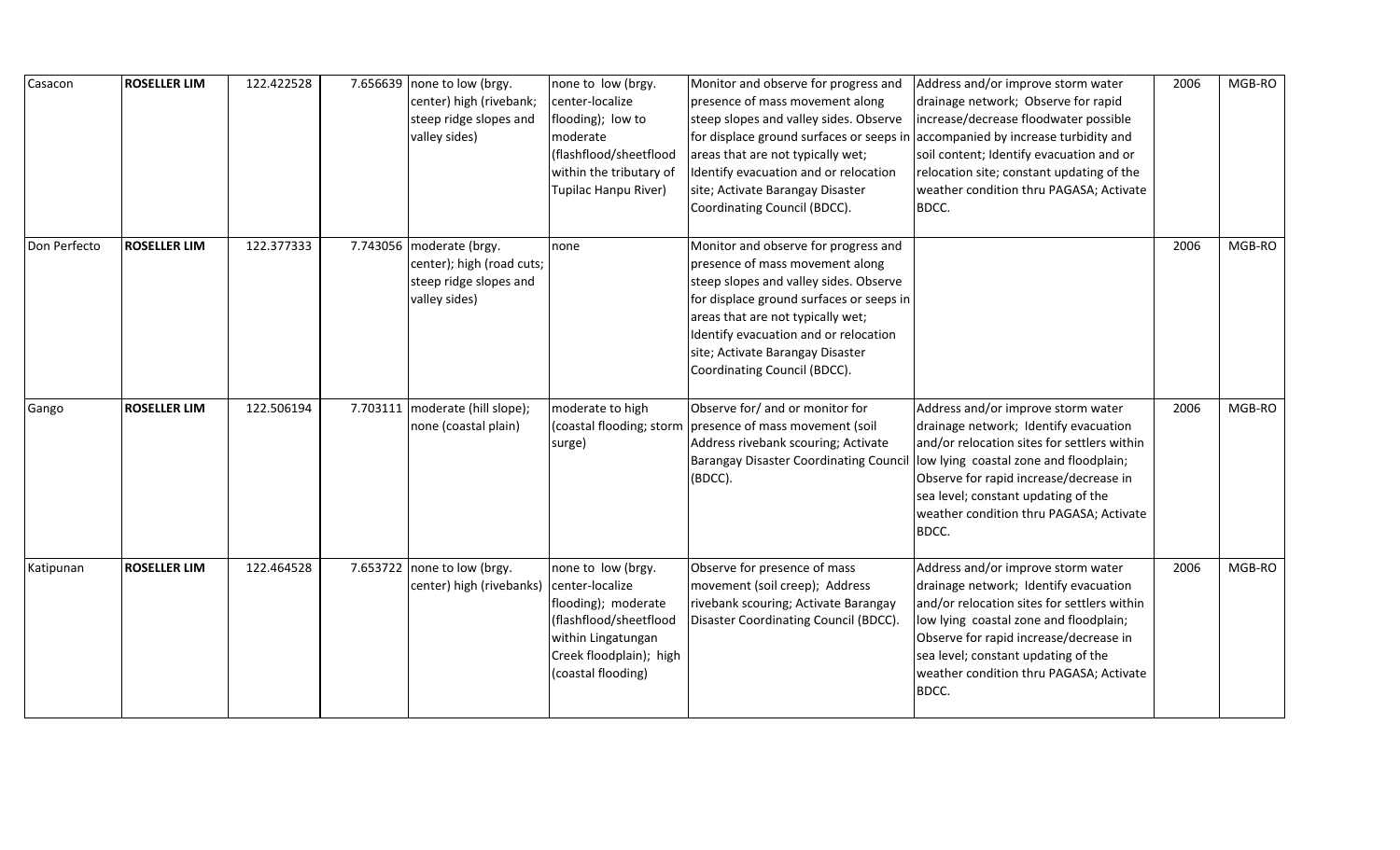| Kulambugan | <b>ROSELLER LIM</b> | 122.473028 |          | 7.655250 none to low                           | none to low (brgy.<br>center-localize<br>flooding)                                                                                                                            | Observe for presence of mass<br>movement (soil creep); Activate<br>flooding); high (coastal   Barangay Disaster Coordinating Council<br>(BDCC).                                                                                                                                                                 | Address and/or improve storm water<br>drainage network; Identify evacuation<br>and/or relocation sites for settlers within<br>low lying coastal zone; Observe for rapid<br>increase/decrease in sea level; constant<br>updating of the weather condition thru<br>PAGASA; Activate BDCC.                                                               | 2006 | MGB-RO |
|------------|---------------------|------------|----------|------------------------------------------------|-------------------------------------------------------------------------------------------------------------------------------------------------------------------------------|-----------------------------------------------------------------------------------------------------------------------------------------------------------------------------------------------------------------------------------------------------------------------------------------------------------------|-------------------------------------------------------------------------------------------------------------------------------------------------------------------------------------------------------------------------------------------------------------------------------------------------------------------------------------------------------|------|--------|
| Mabini     | <b>ROSELLER LIM</b> | 122.465333 | 7.663583 | none to low (brgy.<br>center) high (rivebanks) | none to seasonally low<br>(brgy. center-localize<br>flooding); seasonally<br>high (coastal flooding)                                                                          | Observe for presence of mass<br>movement (soil creep); Address<br>rivebank scouring; Activate Barangay<br>Disaster Coordinating Council (BDCC).                                                                                                                                                                 | Address and/or improve storm water<br>drainage network; Identify evacuation<br>and/or relocation sites for settlers within<br>low lying floodplain; Observe for rapid<br>increase/decrease floodwater possibly<br>accompanied by increase turbidity and<br>soil content; constant updating of the<br>weather condition thru PAGASA; Activate<br>BDCC. | 2006 | MGB-RO |
| Magsaysay  | <b>ROSELLER LIM</b> | 122.461111 | 7.644500 | none to low (brgy.<br>center) high (rivebanks) | none to low (brgy.<br>center-localize<br>flooding); moderate<br>(flashflood/sheetflood<br>within Calipan<br>andLingatungan Creeks<br>floodplains); high<br>(coastal flooding) | Observe for presence of mass<br>movement (soil creep); Address<br>rivebank scouring; Activate Barangay<br>Disaster Coordinating Council (BDCC).                                                                                                                                                                 | Address and/or improve storm water<br>drainage network; Identify evacuation<br>and/or relocation sites for settlers within<br>low lying coastal zone and floodplain;<br>Observe for rapid increase/decrease in<br>floodwater/sea level; constant updating<br>of the weather condition thru PAGASA;<br>Activate BDCC.                                  | 2006 | MGB-RO |
| Malubal    | <b>ROSELLER LIM</b> | 122.410111 | 7.708472 | moderate to high                               | moderate (flashflood<br>with creeks/tributaries<br>of Tupilac River)                                                                                                          | Monitor and observe for progress and<br>presence of mass movement along<br>steep slopes and valley sides. Observe<br>for displace ground surfaces or seeps in<br>areas that are not typically wet;<br>Identify evacuation and or relocation<br>site; Activate Barangay Disaster<br>Coordinating Council (BDCC). | Address and/or improve storm water<br>drainage network; Observe for rapid<br>increase/decrease in floodwater level;<br>constant updating of the weather<br>condition thru PAGASA; Activate BDCC.                                                                                                                                                      | 2006 | MGB-RO |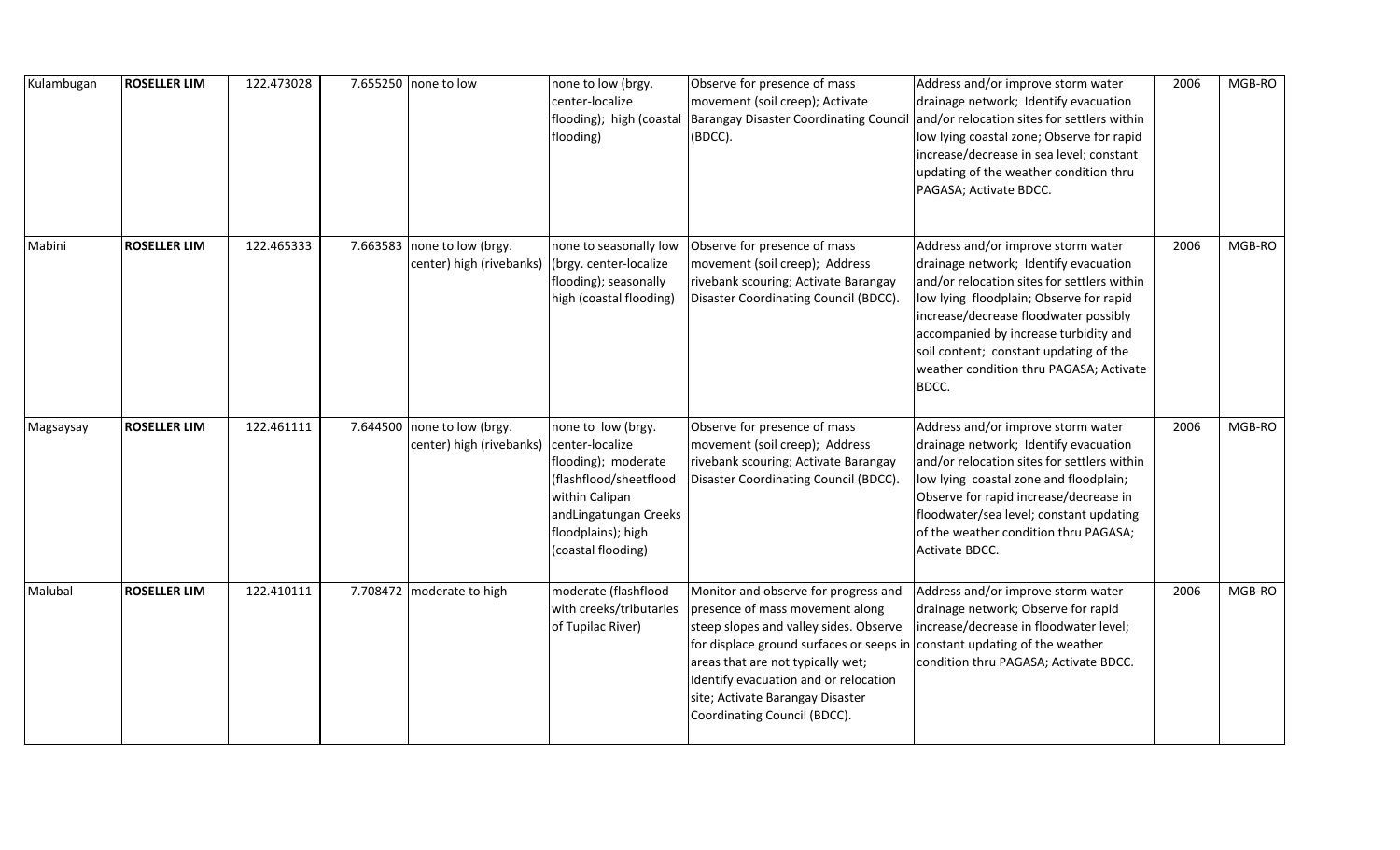| New Antique      | <b>ROSELLER LIM</b> | 122.445444 | 7.685500 | low (brgy.center) high<br>(steeply ridge slopes;<br>valley sides)                                                                        | seasonally moderate<br>(flashflood with<br>creeks/tributaries of<br>Surabay River)                                                         | Monitor and observe for progress and<br>presence of mass movement along<br>steep slopes and valley sides. Observe<br>for displace ground surfaces or seeps in<br>areas that are not typically wet;<br>Identify evacuation and or relocation<br>site; Activate Barangay Disaster<br>Coordinating Council (BDCC).                                  | Address and/or improve storm water<br>drainage network; Observe for rapid<br>increase/decrease in floodwater level;<br>constant updating of the weather<br>condition thru PAGASA; Activate BDCC.                                                                                                          | 2006 | MGB-RO |
|------------------|---------------------|------------|----------|------------------------------------------------------------------------------------------------------------------------------------------|--------------------------------------------------------------------------------------------------------------------------------------------|--------------------------------------------------------------------------------------------------------------------------------------------------------------------------------------------------------------------------------------------------------------------------------------------------------------------------------------------------|-----------------------------------------------------------------------------------------------------------------------------------------------------------------------------------------------------------------------------------------------------------------------------------------------------------|------|--------|
| <b>New Sagay</b> | <b>ROSELLER LIM</b> | 122.434722 |          | 7.671167 High (steep slopes;<br>roadcuts; valley sides)                                                                                  | low to moderate<br>(flashflood along creek;<br>gullies)                                                                                    | Monitor and observe for progress and<br>presence of mass movement along<br>steep slopes and valley sides. Observe<br>for displace ground surfaces or seeps in<br>areas that are not typically wet;<br>Identify evacuation and or relocation<br>site; Activate Barangay Disaster<br>Coordinating Council (BDCC).                                  | Address and/or improve storm water<br>drainage network; Observe for rapid<br>increase/decrease in floodwater level;<br>constant updating of the weather<br>condition thru PAGASA; Activate BDCC.                                                                                                          | 2006 | MGB-RO |
| Palmera          | <b>ROSELLER LIM</b> | 122.459556 |          | 7.718667 none to low (valley<br>floor; brgy. center);<br>moderate to high (steep tributary)<br>ridge slopes valley sides;<br>riverbanks) | moderate (flashflood<br>within Silingan River                                                                                              | Monitor and observe for progress and<br>presence of mass movement along<br>steep slopes and valley sides. Observe<br>for displace ground surfaces or seeps in constant updating of the weather<br>areas that are not typically wet;<br>Identify evacuation and or relocation<br>site; Activate Barangay Disaster<br>Coordinating Council (BDCC). | Address and/or improve storm water<br>drainage network; Observe for rapid<br>increase/decrease in floodwater level;<br>condition thru PAGASA; Identify<br>evacuation/relocation site; Activate BDCC.                                                                                                      | 2006 | MGB-RO |
| Pres. Roxas      | <b>ROSELLER LIM</b> | 122.479639 |          | 7.669611 none to low (brgy.<br>center); high (riverbank) center-localize                                                                 | none to low (brgy.<br>flooding); moderate<br>(flashflood/sheetflood<br>within Lingatungan<br>Creek floodplain); high<br>(coastal flooding) | Observe for presence of mass<br>movement (soil creep); Address<br>rivebank scouring; Activate Barangay<br>Disaster Coordinating Council (BDCC).                                                                                                                                                                                                  | Address and/or improve storm water<br>drainage network; Identify evacuation<br>and/or relocation sites for settlers within<br>low lying coastal zone and floodplain;<br>Observe for rapid increase/decrease in<br>sea level; constant updating of the<br>weather condition thru PAGASA; Activate<br>BDCC. | 2006 | MGB-RO |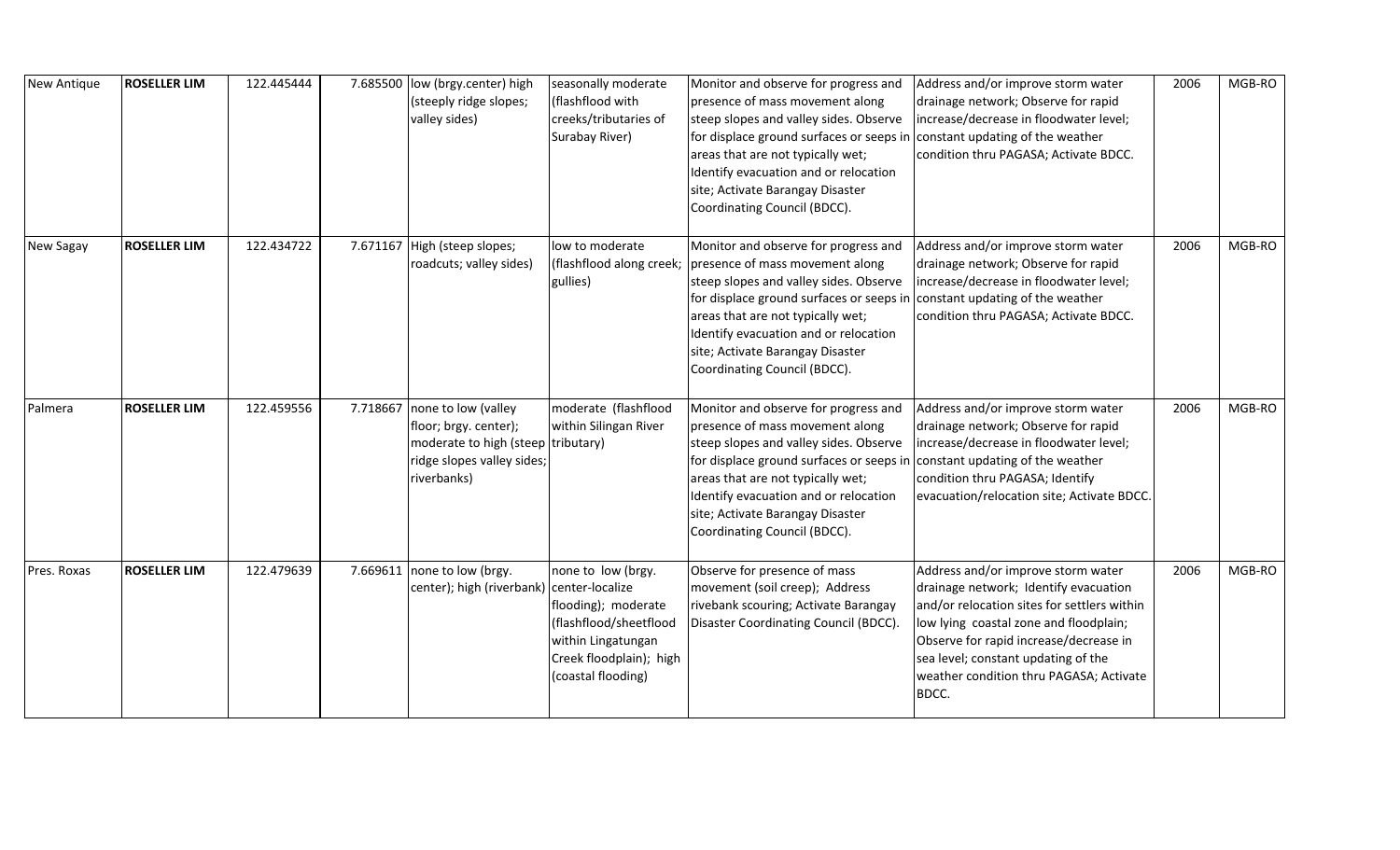| Remedios       | <b>ROSELLER LIM</b> | 122.359667 |          | 7.702056 High (steep slopes;<br>roadcuts; valley sides)                                          | none                                                                 | Monitor and observe for progress and<br>presence of mass movement along<br>steep slopes and valley sides. Observe<br>for displace ground surfaces or seeps in<br>areas that are not typically wet;<br>Identify evacuation and or relocation<br>site; Activate Barangay Disaster<br>Coordinating Council (BDCC).                                  |                                                                                                                                                              | 2006 | MGB-RO |
|----------------|---------------------|------------|----------|--------------------------------------------------------------------------------------------------|----------------------------------------------------------------------|--------------------------------------------------------------------------------------------------------------------------------------------------------------------------------------------------------------------------------------------------------------------------------------------------------------------------------------------------|--------------------------------------------------------------------------------------------------------------------------------------------------------------|------|--------|
| San Antonio    | <b>ROSELLER LIM</b> | 122.417361 |          | 7.691861 moderate to high                                                                        | moderate (flashflood<br>with creeks/tributaries<br>of Tupilac River) | Monitor and observe for progress and<br>presence of mass movement along<br>steep slopes and valley sides. Observe<br>for displace ground surfaces or seeps in constant updating of the weather<br>areas that are not typically wet;<br>Identify evacuation and or relocation<br>site; Activate Barangay Disaster<br>Coordinating Council (BDCC). | Address and/or improve storm water<br>drainage network; Observe for rapid<br>increase/decrease in floodwater level;<br>condition thru PAGASA; Activate BDCC. | 2006 | MGB-RO |
| San Fernandino | <b>ROSELLER LIM</b> | 122.378972 |          | 7.730389 moderate (brgy.<br>center); high (road cuts;<br>steep ridge slopes and<br>valley sides) | none                                                                 | Monitor and observe for progress and<br>presence of mass movement along<br>steep slopes and valley sides. Observe<br>for displace ground surfaces or seeps in<br>areas that are not typically wet;<br>Identify evacuation and or relocation<br>site; Activate Barangay Disaster<br>Coordinating Council (BDCC).                                  |                                                                                                                                                              | 2006 | MGB-RO |
| San Jose       | <b>ROSELLER LIM</b> | 122.450139 | 7.669917 | low (brgy. center)<br>moderate to high (steep flooding)<br>ridge slopes and valley<br>sides)     | none to low (localize                                                | Monitor and observe for progress and<br>presence of mass movement along<br>steep slopes and valley sides. Observe<br>for displace ground surfaces or seeps in<br>areas that are not typically wet;<br>Identify evacuation and or relocation<br>site; Activate Barangay Disaster<br>Coordinating Council (BDCC).                                  | Address and/or improve storm water<br>drainage network.                                                                                                      | 2006 | MGB-RO |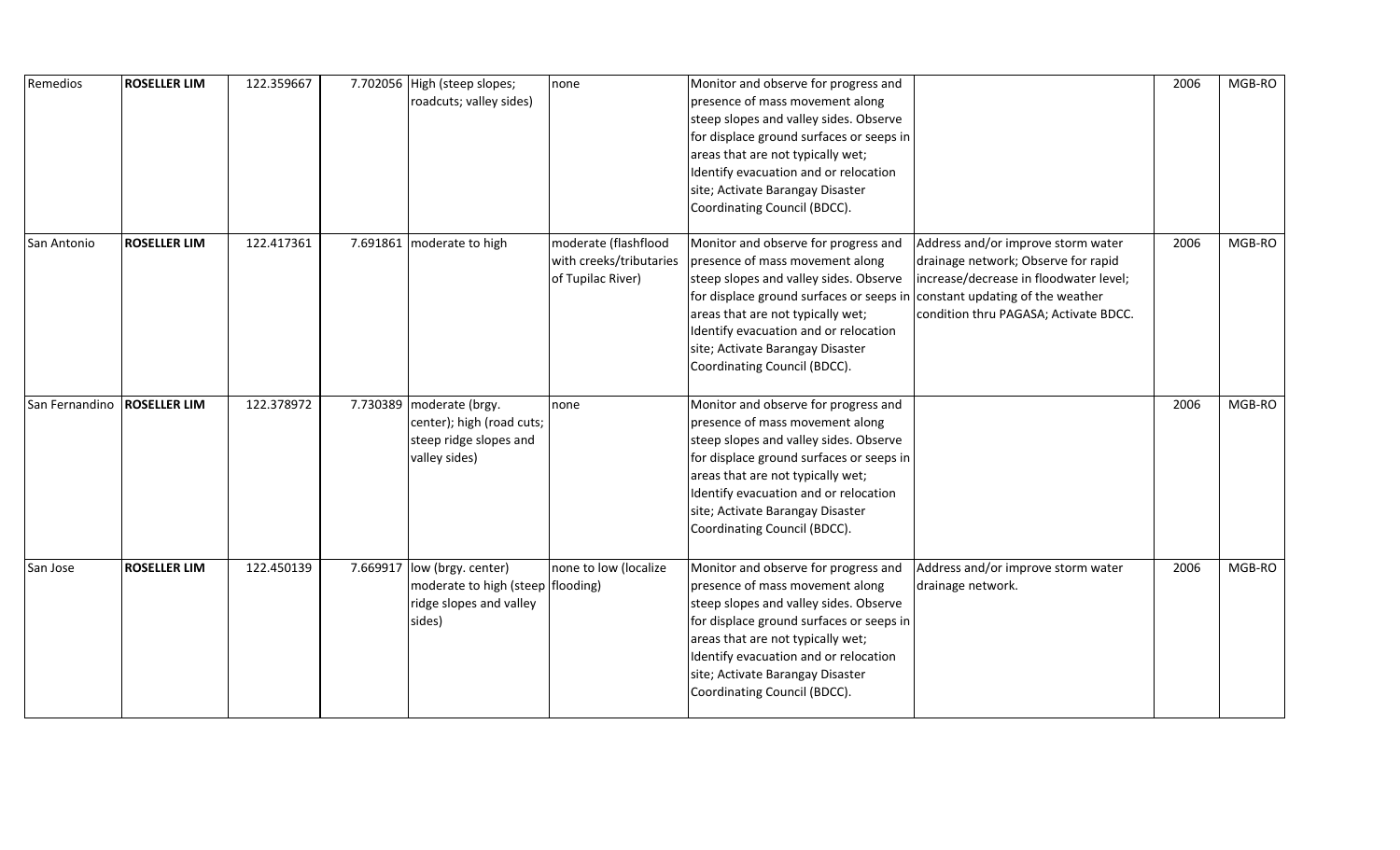| Santo Rosario | <b>ROSELLER LIM</b> | 122.467528 |          | 7.731444 High (steep slopes;<br>roadcuts; valley sides)                      | none                                                                                                                                                                        | Monitor and observe for progress and<br>presence of mass movement along<br>steep slopes and valley sides. Observe<br>for displace ground surfaces or seeps in<br>areas that are not typically wet;<br>Identify evacuation and or relocation<br>site; Activate Barangay Disaster<br>Coordinating Council (BDCC).                           |                                                                                                                                                                                                                                                                                                                      | 2006 | MGB-RO |
|---------------|---------------------|------------|----------|------------------------------------------------------------------------------|-----------------------------------------------------------------------------------------------------------------------------------------------------------------------------|-------------------------------------------------------------------------------------------------------------------------------------------------------------------------------------------------------------------------------------------------------------------------------------------------------------------------------------------|----------------------------------------------------------------------------------------------------------------------------------------------------------------------------------------------------------------------------------------------------------------------------------------------------------------------|------|--------|
| Siawang       | <b>ROSELLER LIM</b> | 122.421056 | 7.718389 | moderate to high                                                             | moderate (flashflood                                                                                                                                                        | Monitor and observe for progress and<br>with creeks/tributaries ) presence of mass movement along<br>steep slopes and valley sides. Observe<br>for displace ground surfaces or seeps in<br>areas that are not typically wet;<br>Identify evacuation and or relocation<br>site; Activate Barangay Disaster<br>Coordinating Council (BDCC). | Address and/or improve storm water<br>drainage network; Observe for rapid<br>increase/decrease in floodwater level;<br>constant updating of the weather<br>condition thru PAGASA; Activate BDCC.                                                                                                                     | 2006 | MGB-RO |
| Silingan      | <b>ROSELLER LIM</b> | 122.484778 | 7.688972 | none to low (brgy.<br>center); moderate<br>(hillslopes); high<br>(rivebanks) | none to low (brgy.<br>center-localize<br>flooding); moderate to<br>high<br>(flashflood/sheetflood<br>within Silingan and Dig<br>Bayabal Rivers); high<br>(coastal flooding) | Observe for presence of mass<br>movement (soil creep); Address<br>rivebank scouring; Activate Barangay<br>Disaster Coordinating Council (BDCC).                                                                                                                                                                                           | Address and/or improve storm water<br>drainage network; Identify evacuation<br>and/or relocation sites for settlers within<br>low lying coastal zone and floodplain;<br>Observe for rapid increase/decrease in<br>floodwater/sea level; constant updating<br>of the weather condition thru PAGASA;<br>Activate BDCC. | 2006 | MGB-RO |
| Surabay       | <b>ROSELLER LIM</b> | 122.464306 |          | 7.660806 none to low (brgy.<br>center) high (rivebanks)                      | none to low (brgy.<br>center-localize<br>high<br>(flashflood/sheetflood<br>within Surabay River<br>floodplain); high<br>(coastal flooding)                                  | Observe for presence of mass<br>movement (soil creep); Address<br>flooding); moderate to rivebank scouring; Activate Barangay<br>Disaster Coordinating Council (BDCC).                                                                                                                                                                    | Address and/or improve storm water<br>drainage network; Identify evacuation<br>and/or relocation sites for settlers within<br>low lying coastal zone and floodplain;<br>Observe for rapid increase/decrease in<br>floodwater/sea level; constant updating<br>of the weather condition thru PAGASA;<br>Activate BDCC. | 2006 | MGB-RO |